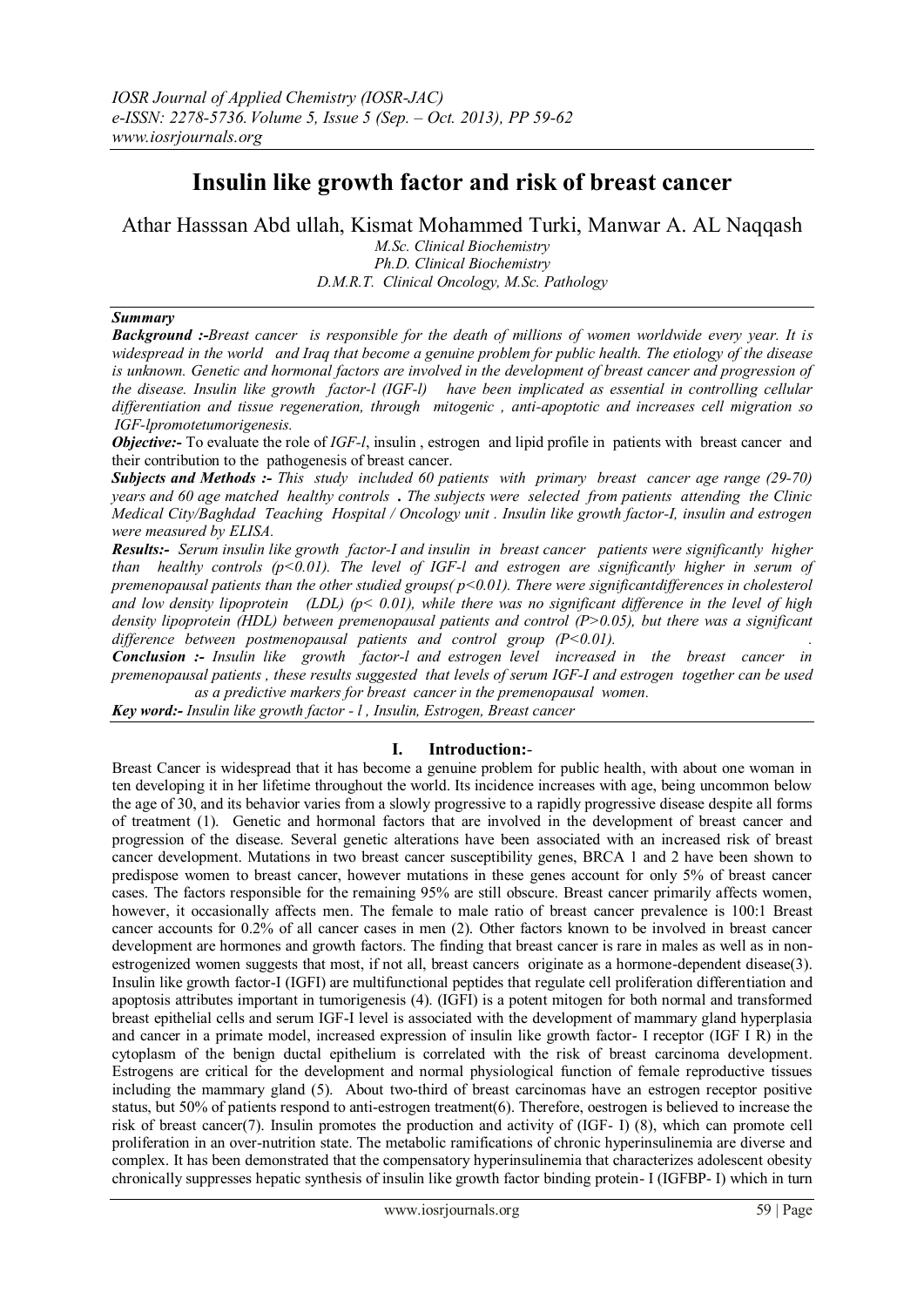serves to increase free insulin like growth factor- I (9), the biologically active part of circulating IGF- I. The increase in circulating levels of insulin and IGFBP- I vary inversely throughout the day, and the suppression of IGFBP-1 by insulin, and hence elevation of free IGF- I (10).

### **Subjects and methods: -**

 This study was performed during the period from November 2011 to March 2012, included 60 patients with primary breast cancer (30 premenopausal +30 postmenopausal) attending Baghdad Teaching Hospital -Oncology unit. Exclusion criteria was patient with diabetes mellitus or History of ovary or uterus cancer?, and 60 healthy individuals (30 premenopausal +30 postmenopausal ), as control group . Five ml venous blood aspired from each patient and control, samples were collected after 10 hours fasting. Levels of insulin like growth factor-I (IGF-I), insulin and estrogen were measured using ELISA technique.

### **Statistical Analysis:-**

 Social process statistical system (SPSS ) was used to compare the significance of the difference in the mean values at any two patients and control.

Student t-test was applied , the comparison of p-value significance (sig) In any test:

S = Significant difference ( $p$  < 0.05)

HS=Highly Significant difference (p< 0.01), NS=Non Significant difference (p> 0.05)

The correlation coefficient (r) test is used to describe the association between different parameter studied .

## **II. Results :-**

The concentration of insulin like growth factor -1 (IGF-1) and estrogen in serum of premenopausal breast cancer patients were significantly higher than in serum of premenopausal control group (P˂0.01) Table  $(1-1)$ . And there was significant elevation  $(p<0.01)$  in the level of IGF-I in serum of the premenopausal patients compared with other groups in the study as shown in Figure  $(1-1)$ . There was a significant elevation (p< 0.01) in the level of insulin in serum of the premenopausal patients compared with premenopausal control group. But there was no significant difference in the level of serum insulin between postmenopausal patients and control (p=0.669). And There were significant differences in cholesterol and low density lipoprotein (LDL)  $(p< 0.01)$ . The level of Triglyceride in serum of premenopausal patients was significantly higher than its level in serum of premenopausal control group  $(P < 0.01)$ , but there was no significant difference in the level of (TG)in serum of postmenopausal patients compared with postmenopausal control group( $P=0.565$ ) ,while there is no significant difference in the level of high density lipoprotein (HDL) between premenopausal patients and  $control(P=0.133)$ , but there was a significant difference between postmenopausal patients and control groups(P=0.015) Table (1-2).

### **Table (1-1) Mean ±SD of serum Insulin like growth factor -ӏ, serum Estrogen and Age of Breast cancer patients and control groups**

|                             | PRE.MP         | PRE.MC                                  | POS.MP        | POS.MC        |         |     |
|-----------------------------|----------------|-----------------------------------------|---------------|---------------|---------|-----|
| <b>Parameters</b>           | $Mean \pm SD$  | $Mean \pm SD$                           | Mean $\pm SD$ | Mean $\pm SD$ | p-value | sig |
|                             | $n=30$         | $n=30$                                  | $n=30$        | $n=30$        |         |     |
| Insulin like growth factor- | $431.033\pm83$ | 287.500                                 | 306.100       | 259.066       | $0.01$  | НS  |
| l(ng/ml)                    | .080           | $\pm 62.868$                            | $\pm 82.972$  | $\pm 61.204$  |         |     |
| Estrogen(pg/ml)             | 147.433±57     | 66.033                                  | 26.200        | 32.333        | < 0.01  | HS  |
|                             | .936           | ±18.355<br>$\pm 19.373$<br>$\pm 20.255$ |               |               |         |     |
| Age (year)                  | 40.366         | 31.133                                  | 59.033        | 52.433        | $0.01$  | HS  |
|                             | ±4.205         | $\pm 6.240$                             | $\pm 6.172$   | ±1.851        |         |     |

HS=Highly Significant

**Table (1-2) (Mean ± SD) of lipid profile in serum of the studied groups**

|                     | studied groups                      |                                     |         |                                     |                                     |         |  |  |
|---------------------|-------------------------------------|-------------------------------------|---------|-------------------------------------|-------------------------------------|---------|--|--|
| <b>Parameters</b>   | PRE.MP<br>$Mean \pm SD$<br>$n = 30$ | PRE.MC<br>$Mean \pm SD$<br>$n = 30$ | p-value | POS.MP<br>$Mean \pm SD$<br>$n = 30$ | POS.MC<br>Mean $\pm SD$<br>$n = 30$ | p-value |  |  |
| <b>Cholesterol</b>  | 201.800                             | 151.200                             | $0.01$  | 201.900                             | 165.933                             | < 0.01  |  |  |
| (mg/dl)             | ±40.090                             | ±18.501                             | HS      | ±43.036                             | $\pm 33.301$                        | HS      |  |  |
| <b>Triglyceride</b> | 179.066                             | 103.466                             | $0.01$  | 143.400                             | 154.566                             | 0.565   |  |  |
| (mg/dl)             | $\pm 87.558$                        | $\pm 50.020$                        | HS      | ±72.100                             | $\pm 84.041$                        | NS      |  |  |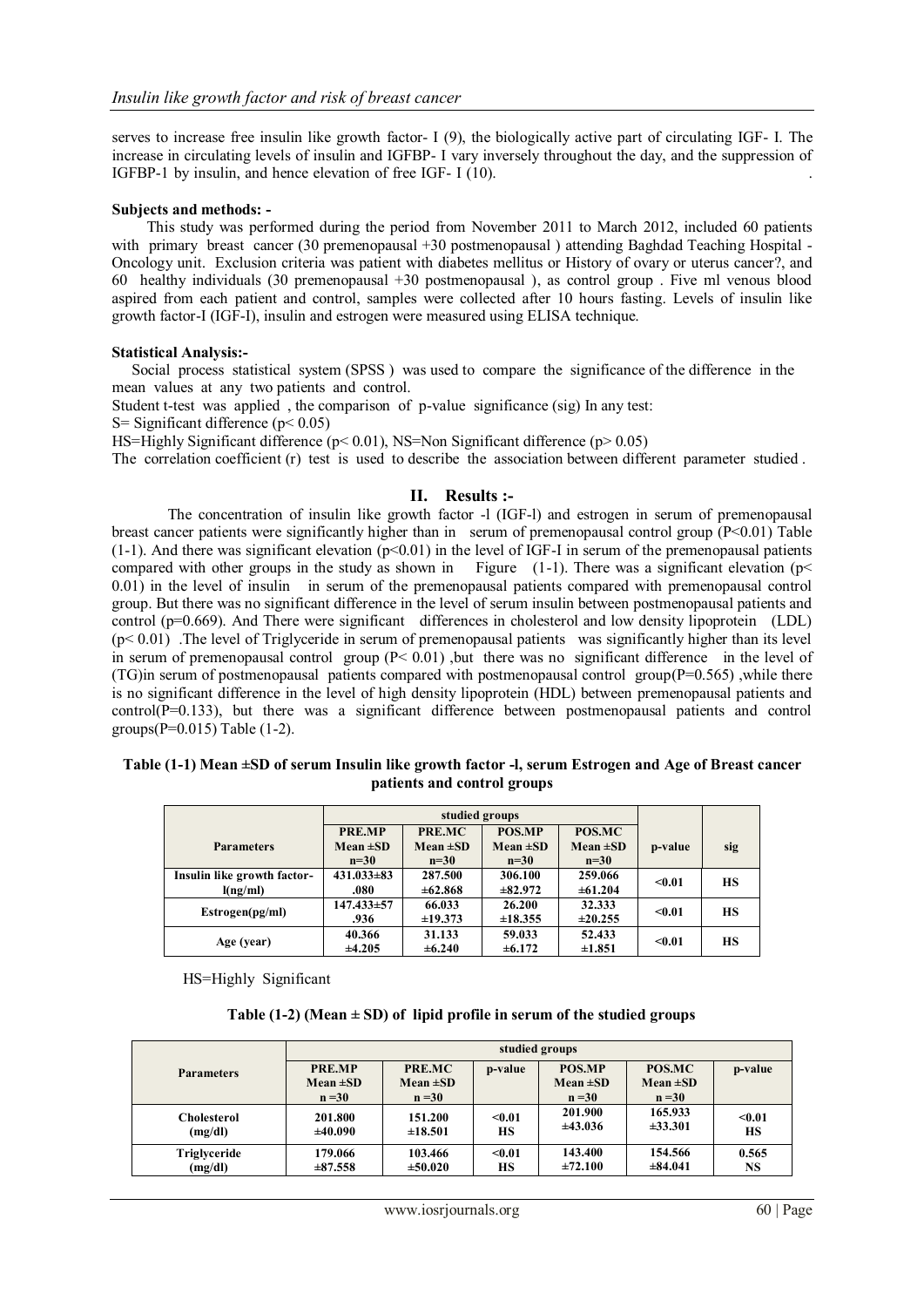

Figure (1-1) Mean value for serum insulin like growth factor -1 in patients and control group

## **Discussion :-**

There are several cellular actions of insulin like growth factor - (IGF-I). It has the nature to stimulate multiple cellular responses that are related to growth such as synthesis of DNA, RNA, and cellular proteins; and inducing metastasis in many types of malignancies. The IGF-1 signaling also interplays with estrogen activity on many levels in the development and progression of breast cancer (11). The differences in IGF-I levels associated with menopausal status; IGF-I is different for pre and post-menopausal breast cancer. Premenopausal women had consistently higher IGF-I levels than postmenopausal women. Such results may reflect the differential effects of IGF-1 on cell growth between pre- and post-menopausal breast tissues (12). And/or the complex inter-relationships between breast connective tissue, fat and epithelium with increasing age (13). The relative concentration of estrogen and IGF-1 might be related to risk in premenopausal women in whom oestradiol enhance the action of IGF-I in breast cells, as indicated by the significant positive correlation between IGF-I and estrogen found in this study . Whereas in the postmenopausal setting , both hormones exist at sub-threshold concentration, thereby incapable of affecting tumorigenesis (14). Oestrogens have a proliferative effect on breast tissue, are probably related to increase mitotic activity, and are believed to be a promoting influence rather than an initiating effect. The proliferation of cells is essential for carcinogenesis because the risk of errors during deoxyribonucleic acid replication is increased during cell division, which if not corrected, can lead to cancer (15). Alteration in hormone levels are to influence breast carcinogenesis through several mechanisms .One thus exposure to higher estrogen levels, is the principal factor contributing to the risk of breast cancer (16). Estrogen exposure may contribute to carcinogenesis by increasing the rate of cell division and proliferation ,thereby allowing for an increase in the accumulation of random genetic errors. Another hypothesis is that the continued cell division and proliferation resulting from multiple ovulatory cycles ,principally between menarche and first birth, increases the susceptibility of breast tissue to carcinogenic environmental insults the duration of exposure to both endogenous and exogenous estrogen is directly related to the risk of developing breast cancer (17). Insulin may also play a role in breast carcinogenesis via the extensive cross talk that occurs between the insulin – IGF and the estrogen signaling pathways in breast tissue. Insulin and estradiol can act in concert to promote cell cycle progression in breast cancer cells. And insulin activates estrogen receptor alpha – mediated transcription in breast cancer cell lines, even in the absence of estradiol . Whereas estrogen stimulates the insulin signaling pathway by enhancing mitogen-activated protein kinase (MAPK) activation ( 18 ). Insulin may signal cells to proliferate through a variety of mechanisms either directly or indirectly by increasing the levels and bioactivity of other more potent growth factors, such as IGF-I. Insulin is able to decrease insulin like growth factor binding